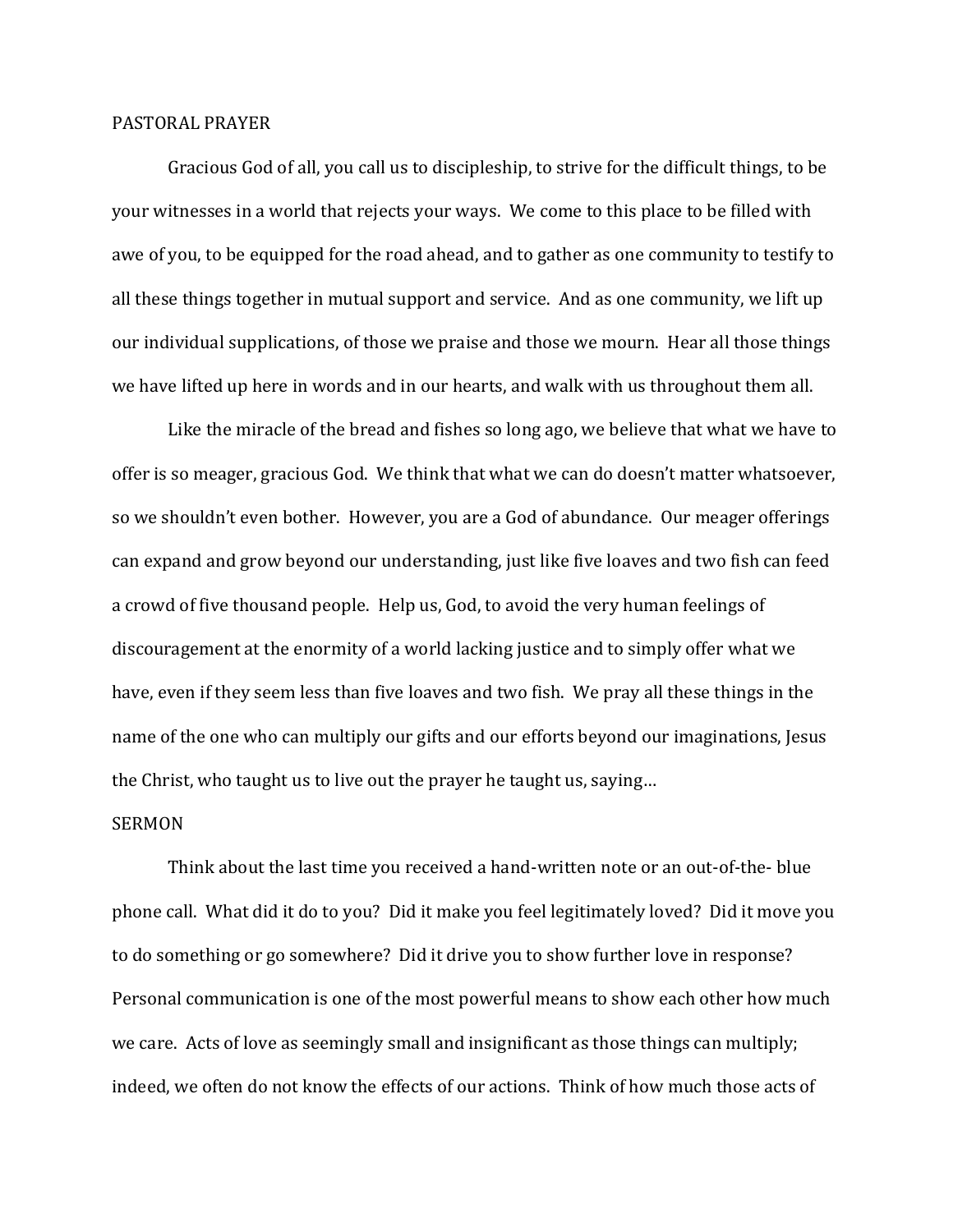goodness and kindness can do when we do them in God's name! With God's help and in God's time, they can expand beyond our understanding. A loving note or call at the right time can make someone feel better when they are down or, as one of my good friends can attest, a note or call at the right time can literally save someone's life. These things can even change the world we live in, one piece and one day at a time.

 Last week, we talked about the complicated but necessary work of justice. It's hard to understand, being so slow to move and so very intangible the idea is, but we recognize how engrained it is in scripture, how Christ preached it, and how we see its need in daily life around the world. Many of you also know what it means to be the victim of injustice, however small. Now we take the next step in putting some justice into action in the name of Jesus Christ. Today I want to share a part of myself. I want to give you the opportunity to partake in something I believe in when we consider how to act as people testifying to and acting for God's justice in a world lacking it. First of all, let me explain Bread for the World's ministry, then we will look at the calling of God from our scriptures today, and finally, we will see how we are being called to serve with these tools.

 In the summer of 2008, I applied and was selected by the organization Bread for the World to take part in a conference about hunger advocacy in Washington DC. I met with about a hundred other young people who had a passion to live out this Gospel calling to fight against the scourge of hunger. How many have heard of Bread for the World? It is a non-denominational, non-partisan Christian organization whose mission is clear: we are led by the Gospel message and the actions of Jesus Christ to do all in our power to end world hunger. And we engage in justice work to accomplish that mission. Remember how we talked last week about the difference between charity and justice? Charity is attending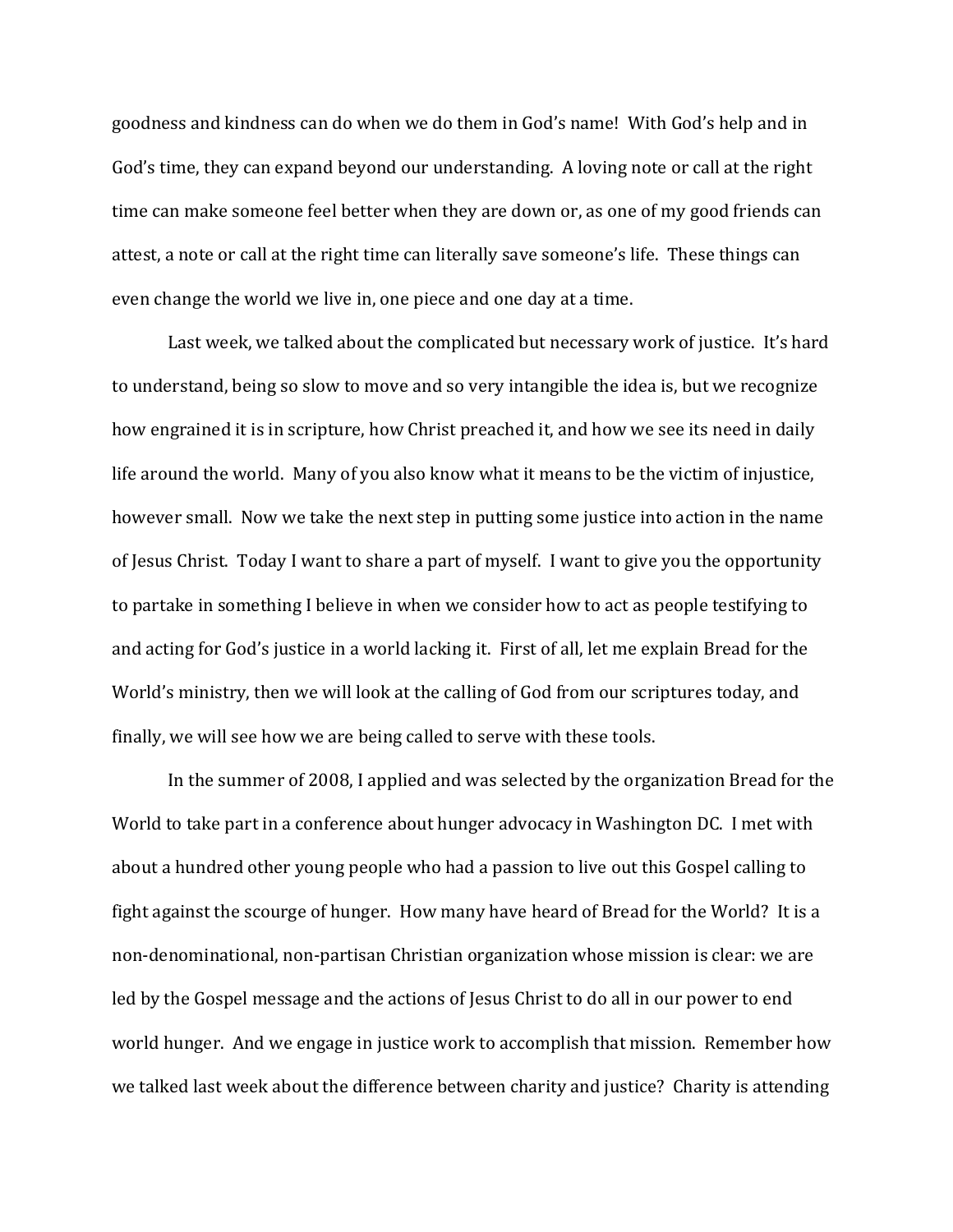to the immediate needs of those who hunger. Justice tries to eliminate the conditions where people go hungry. Bread for the World falls into the latter. We spent several days discussing what good advocacy is, how we go about speaking truth to those in power, and how we hold them accountable. Then we went into action by speaking directly to our representatives. I talked to several of my Nebraska representatives about our mission, and they were pleased to hear the viewpoint of a constituent. I asked them to enact specific legislation to alleviate hunger here and abroad. This is an act of advocacy. Advocacy is speaking on behalf of those who have no voice, and we do it in Christ's name. We do that mainly through good communication in visiting our representatives, writing hand-written letters, and making phone calls to state our views, among other avenues. However, we do this to hold those who represent us accountable to our desires as constituents who voted for them in the first place. For they, like us, wish to do everything to keep their jobs.

 This justice advocacy work is rooted in scripture. Micah, one of the great prophets of the Old Testament, speaks clearly: Acts of worship are good, but they are not sufficient for a faithful life. We are called to be active in our world as ambassadors for God's loving nature and care for all people. "What does the Lord require of us? Do justice, love kindness, walk humbly with your God." And Jesus puts this scripture into action with a great miracle. Our second scripture lesson is the Feeding of the Five Thousand from the Gospel of Matthew, one of our beloved stories from Christ's ministry. This is a great miracle by Jesus, but let's look at it more deeply in how Jesus carries it out. Jesus and the disciples come to the shore to find a great crowd ready to meet Jesus. The way Jesus sees them is very important: Jesus sees these people with compassion. The disciples do not; they see them as an annoyance. The disciples simply say, "Tell them to go away and go eat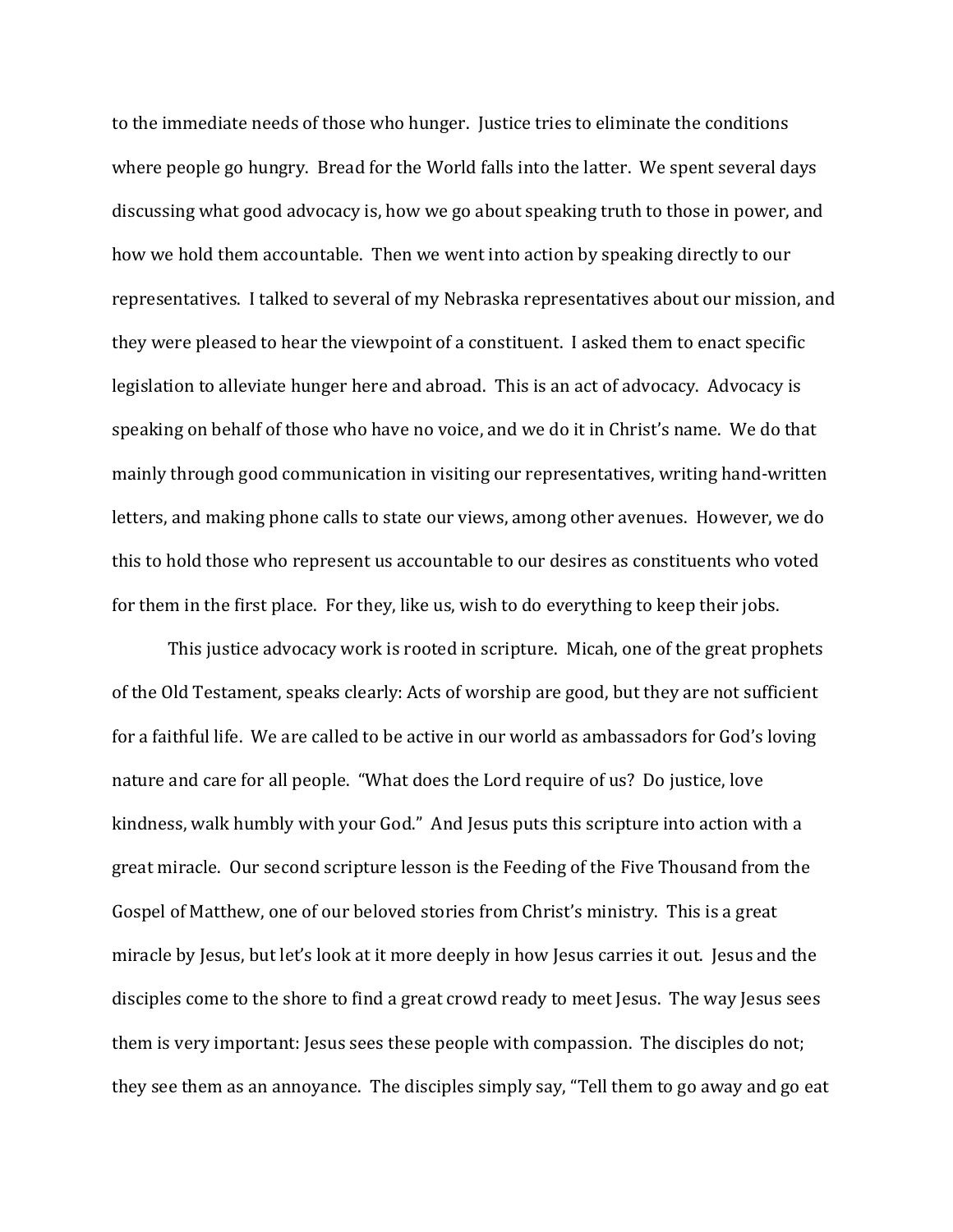elsewhere, Jesus." I can see Jesus shaking his head at the disciples' hardheartedness. "They don't have to go away," he says. "You give them something to eat." He doesn't say, "Don't worry, I got this, guys." He doesn't say, "Yeah, they should feed themselves." He says, "You give them something to eat." The disciples, of course, complain in response. They respond, "Well, we don't have anything but five loaves and two fish." Their tone is, "We can't do it; what we have just isn't sufficient." But Jesus does not let them get away from this act of service. He tells them to offer what they have, and only when the disciples offer what they have, the miracle happens. All ate and were filled, and there was plenty left over.

 Today, in the spirit of this scripture and the calling by Jesus Christ that we should feed those who are hungry, I offer you a chance to engage in some advocacy of your own. As you have probably seen in your bulletins, there is a handout from Bread for the World. Take some time to read it over and consider what it says prayerfully. It is a note to our President that asks him to more fully engage options in ending hunger here in the United States and abroad. It uses scripture to make the strong case against the problems of hunger. I offer you some options with this. You may sign this note, and we will send them in, or you may take the note as an example and food for thought for writing your own note. We learned in that Bread for the World workshop that the more personalized the communication is, the more effective it is to those who represent us. Indeed, our elected representatives long for the opportunity to hear directly from their constituents how to act on things like this. I heard from many representatives myself, and they testify that a handwritten note is far, far more effective to making them act beyond an email or a form letter. Our personalized, thoughtful communication with them truly works. Maybe we don't see the effects all at once, but that's how the work of justice and the work of God go.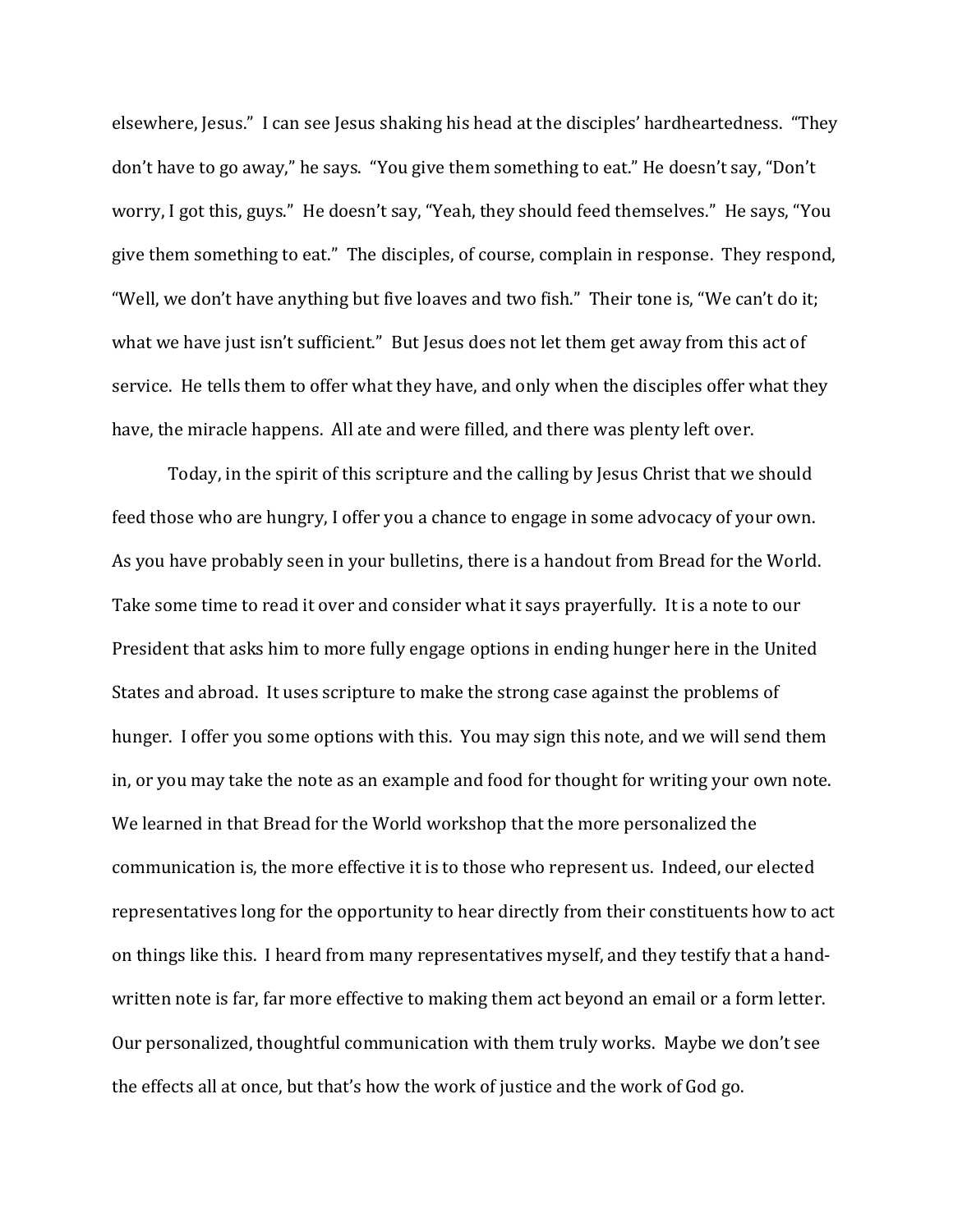We curse the disciples for their hardheartedness, but we see they are very human and have many of the same feelings we have. I know what you may be thinking; I often have the same thoughts myself. How often and easily our minds go to this place of insufficiency, of denial, of futility when we think of how our efforts to end something like hunger can be. Why should I even try when my efforts will not accomplish anything at all? Congress is really corrupt; why deal with them? What if I really don't like the president? Why write about such things to my representatives or the president when they don't care about such things? To an extent, sure, that makes sense in light of the stalemate of our recent government shutdown. You may have differences of politics; you may not like the president or congress. You may think we should have different priorities. Fair enough, but that may be too easy. Others can buy that negativity around the ongoing work of justice but we answer to someone greater who fed five thousand with five loaves and two fish.

When we buy those arguments, we underestimate the power of our Creator. It's unfaithful to let our personal political agendas get in the way of serving our Lord and Creator, when we are Democrat, Republican, or otherwise. God moves as God moves, and God is powerful. We don't serve God on our own clocks. We don't offer service to God to get immediate results. We said that in our first lesson about evangelism: it's just as true then as it is now: "It's not about results." We plant the seeds that God will grow in God's own time. We must think about it in this way: when we offer these thoughts to those in power, when we work in even the smallest ways, we are offering a prayer to God. I know from hearing this congregation that we believe prayer works. I offer you another opportunity to offer prayer. This is another way we can offer prayer and testify to God at the same time. It is, like the widow of last week, putting our prayer out there and to work.